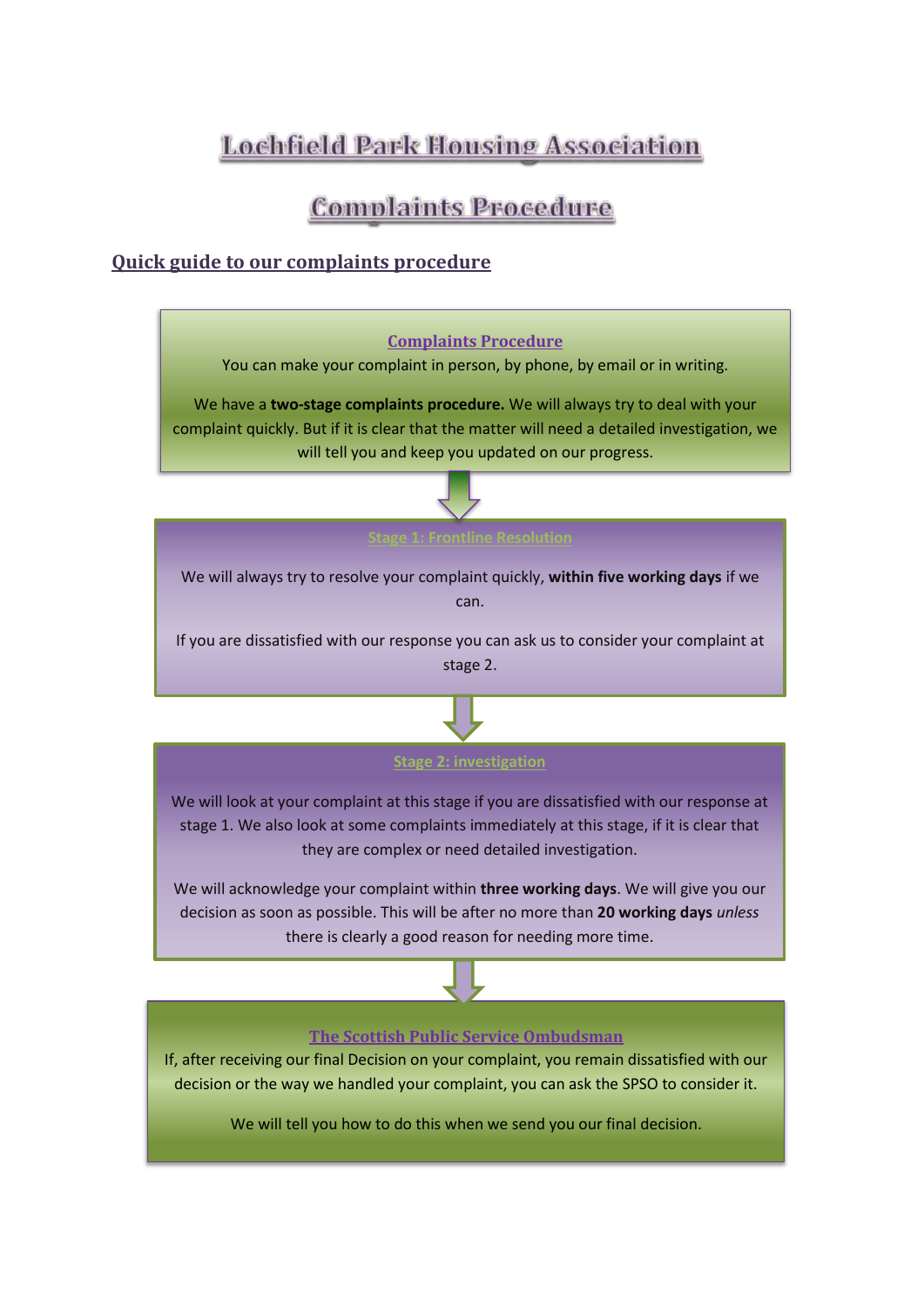

**Lochfield Park Housing Association Limited, 37 Drumlanrig Avenue, Easterhouse, Glasgow, G34 0JF Tel: 0141 771 2228 Fax: 0141 773 0015 Email: info@lochfield.co.uk Web: www.scottishhousingconnections.org/HA/Lochfield-Park.co.uk Registered with The Financial Services Authority, No 2444R(S) The Scottish Housing Regulator No HAC268 Scottish Charity No SC037694**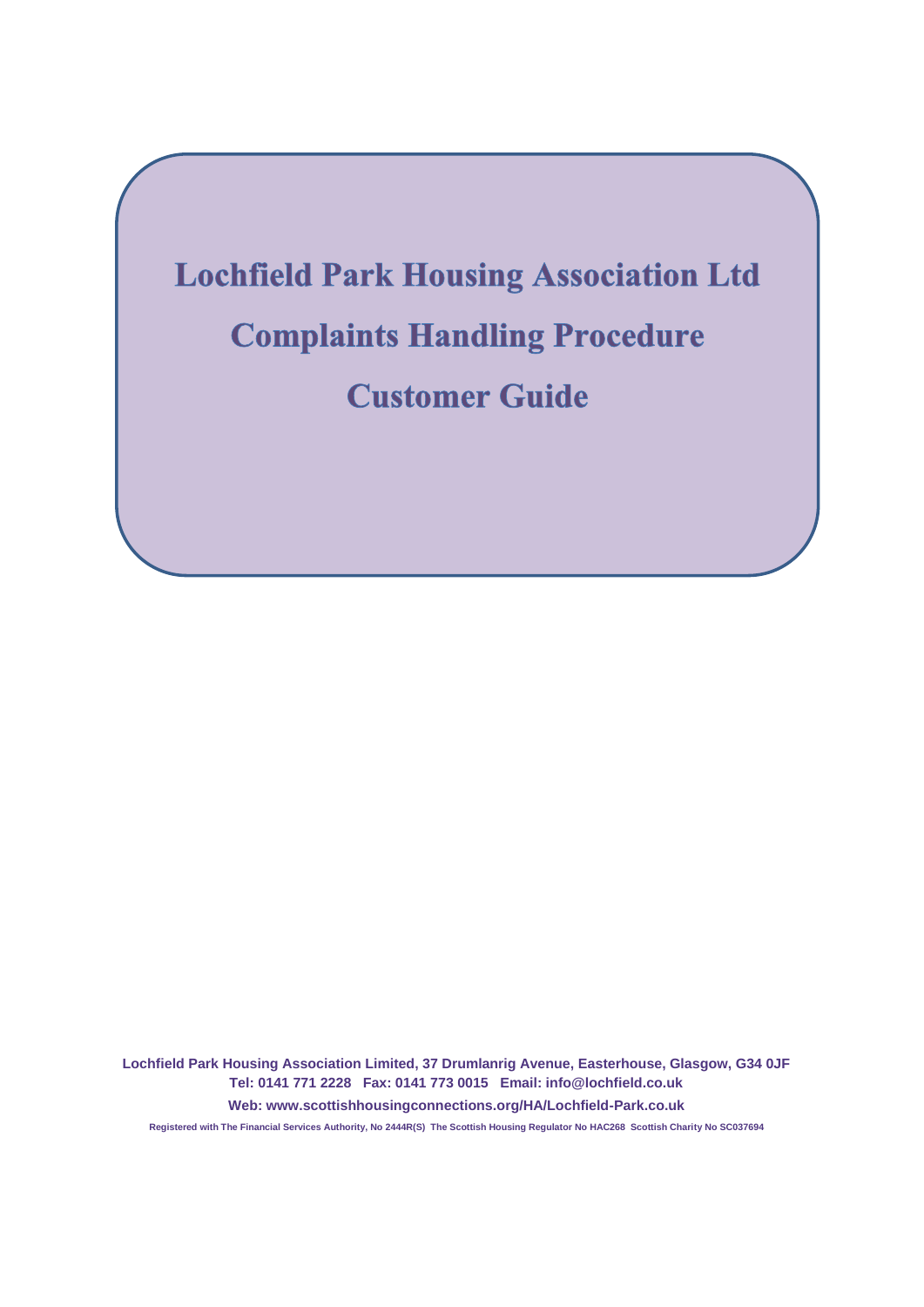#### **Foreword**

This Complaints Handling Procedure reflects Lochfield Park's commitment to valuing complaints. It is designed to help us resolve customer dissatisfaction quickly and as close to the point of service delivery as possible through thorough, impartial and fair investigations of customer complaints.

The procedure has been developed by The Scottish Public Services Ombudsman, with significant input from housing complaints handling professionals, to produce a standardised approach to handling complaints across the sector. Underpinning the procedure is the ethos of 'getting it right first time'. The emphasis is firmly on quicker, simpler and more streamlined complaints handling with local, early resolution by empowered and well trained staff.

Complaints provide effective and valuable information to improve customer satisfaction. This complaints handling procedure will not only allow us to address customer's dissatisfaction, but also, where appropriate, provide learning opportunities to prevent the problems that gave rise to the complaint from happening again. For the staff providing customer services, complaints provide a first-hand account of the experience and perspective of the service user, and can highlight problems in service delivery that may otherwise go undetected. We recognise that handled well, complaints can be invaluable in providing our customers with a form of redress where things go wrong, and can also inform our drive for continuous improvement of services.

There are considerable benefits to be realised in terms of cost savings and better relations with customers, whenever a complaint can be resolved early. By encouraging resolution of complaints as close to the point of service delivery as possible many customers will have their concerns resolved locally, quickly and effectively, thereby reducing the potential for escalation of the complaint to the next stage of the procedure. Complaints that are not resolved swiftly can and do have a significant impact on the overall workload of Lochfield Park.

The introduction of this Complaints Handling Procedure will deliver real operational benefits for our organisation as well as improving public perception and relationships with our service users. It will help us to deliver a complaints handling service which keeps the service user at the heart of the process, while enabling us to better understand where service provision can be improved through the organisational learning resulting from complaints.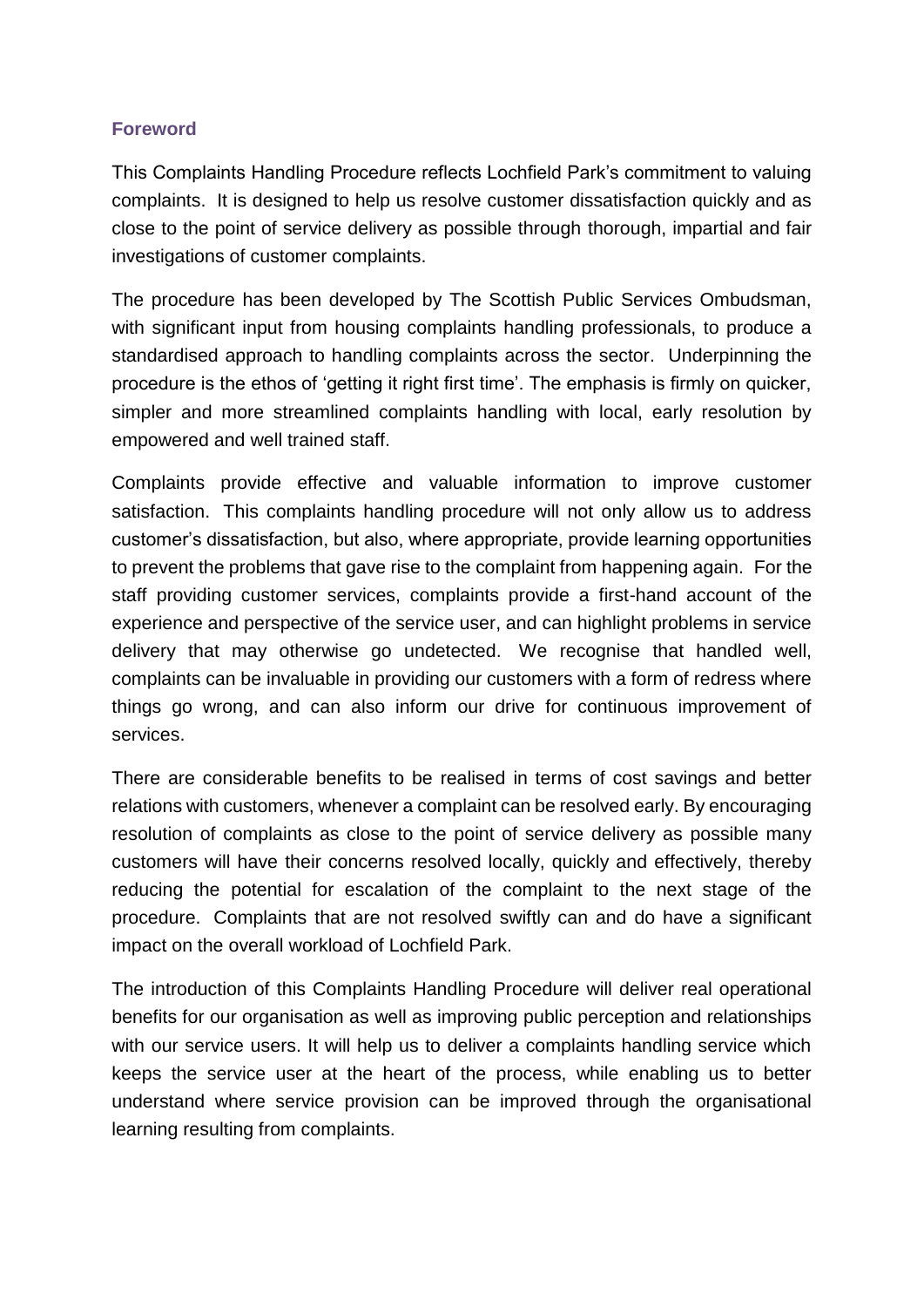## **What is a complaint?**

We regard a complaint as any expression of dissatisfaction about our action or lack of action or about the standard of service provided by us or on our behalf.

#### **What can I complain about?**

You can complain about things like:

- $\triangleright$  Delays in responding to your enquiries and requests
- $\triangleright$  Failure to provide a service
- $\triangleright$  Our standard of service
- $\triangleright$  Dissatisfaction with our policy
- $\triangleright$  Treatment by or attitude of a member of staff
- $\triangleright$  Our failure to follow proper procedure.

Your complaint may involve more than one of our services or be about someone working on our behalf.

## **What can't I complain about?**

There are some things we can't deal with through our complaints procedure.

These include:

- $\triangleright$  A routine first-time request for a service, for example reporting a problem that needs to be repaired or initial action on anti-social behaviour
- $\triangleright$  Requests for compensation
- $\triangleright$  Our policies and procedures that have a separate right of appeal, for example: if you are dissatisfied with the level of priority that you have been given when applying for a house, you may have the right to appeal against the decision
- $\triangleright$  Issues that are in court or have already been heard by a court or tribunal
- $\triangleright$  An attempt to reopen a previously concluded complaint or to have a complaint reconsidered where we have already given our **final** decision following a stage 2 investigation. If you are still not satisfied, you can ask the Scottish Public Services Ombudsman for an independent review of the complaint.

If other procedures or rights of appeal can help you resolve your concerns, we will give information and advice to help you.

## **Who can complain?**

Anyone can make a complaint to us, including the representative of someone who is dissatisfied with our service.

## **How do I complain?**

You can complain in Person at our office, by phone, in writing, by email, or by using our online complaints form at:

#### www.Lochfield.co.uk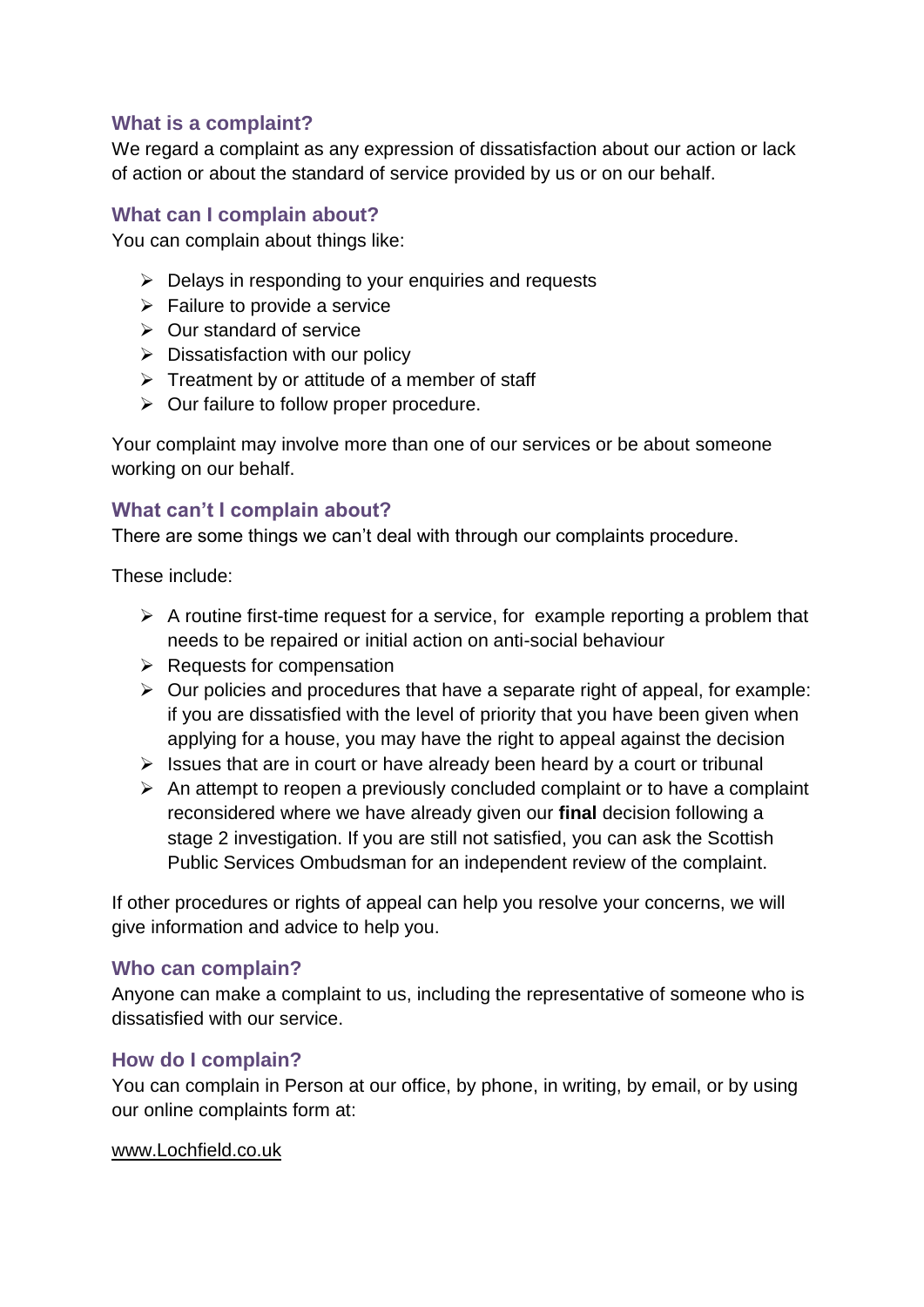It is easier for us to resolve complaints if you make them quickly and directly to the service concerned. So please talk to a member of our staff about the service you are complaining about. They can then try to resolve any pro0blems on the spot.

When complaining tell us:

- $\triangleright$  Your full name and address
- $\triangleright$  As much as you can about the complaint
- $\triangleright$  What has gone wrong
- $\triangleright$  How you wish to resolve the matter.

## **How long do I have to make a complaint?**

Normally, you must make your complaint within six months of:

- $\triangleright$  the event you wish to complain about, or
- $\triangleright$  Finding out that you have a reason to complain, but no longer than 12 months after the event itself.

In exceptional circumstances, we may be able to accept a complaint after the time limit. If you feel that the time limit should not apply to your complaint, please tell us why.

## **Contact Details**

Lochfield Park Housing Association ltd 37 Drumlanrig Avenue, Easterhouse, Glasgow, G34 0JF Tel 01417712228 Fax 01417730015 Email: info@lochfield.co.uk Web: [www.scottishhousingconnections.org/HA/Lochfield-Park.co.uk](http://www.scottishhousingconnections.org/HA/Lochfield-Park.co.uk)

#### **What happens when I have complained?**

We will always tell you who is dealing with your complaint. Our complaints procedure has two stages:

## **Stage One: Frontline Resolution**

We aim to resolve complaints quickly and close to where we provided the service. This could mean an on-the-spot apology and explanation if something has gone wrong and immediate action to resolve the problem.

We will give you our decision at stage 1 in five working days or less, unless there are exceptional circumstances.

If we can't resolve your complaint at this stage, we will explain why. If you are still dissatisfied, you can ask for your complaint to be investigated further through stage 2. You may choose to do this immediately or some time after you get our initial response. We can help you with making this request.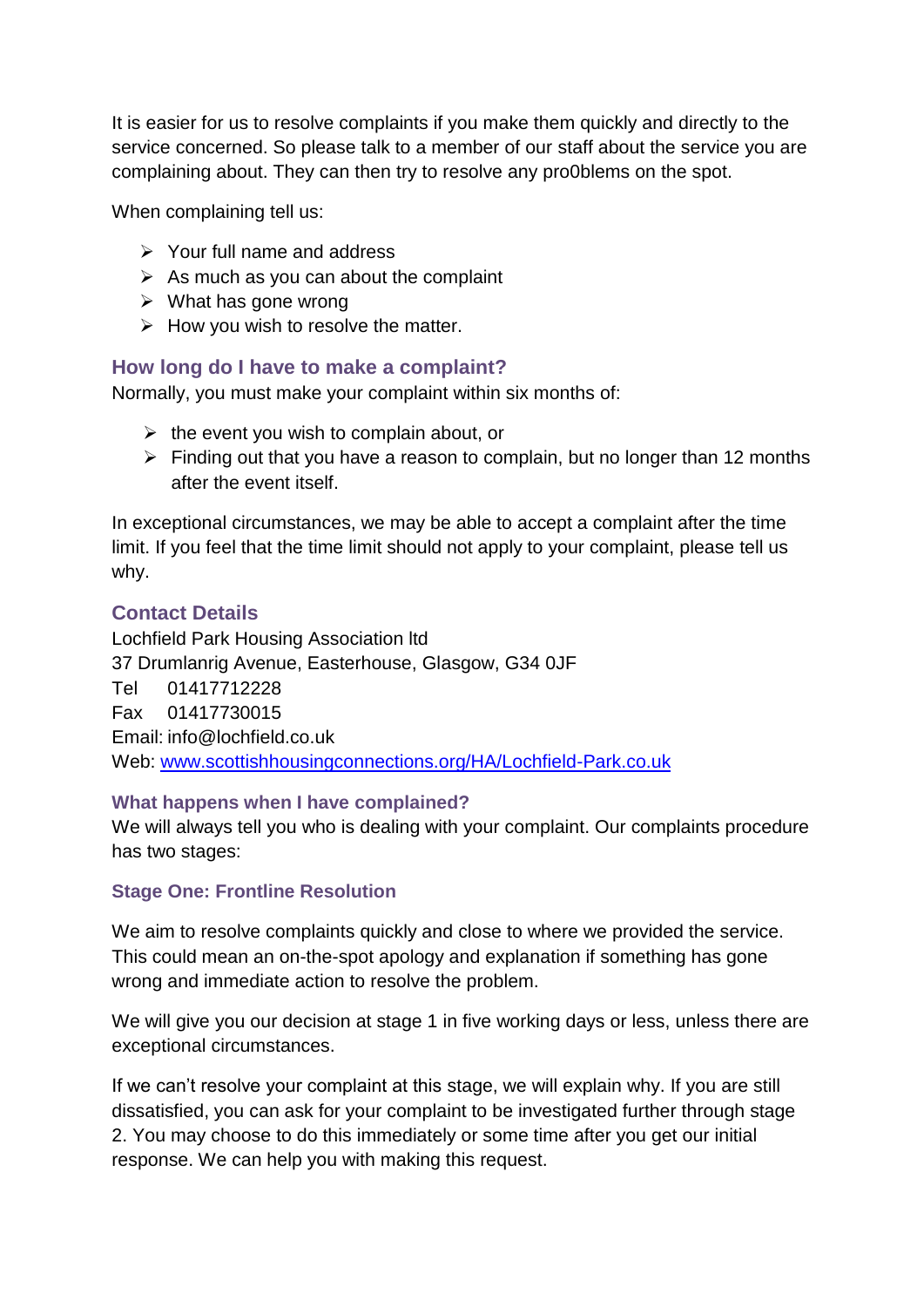### **Stage Two: Investigation**

Stage 2 deals with two types of complaint: those that have not been resolved at stage 1 and those that are complex and require detailed investigation.

When using stage 2, we will:

- $\triangleright$  Acknowledge receipt of your complaint within 3 working days.
- $\triangleright$  Discuss your complaint with you to understand why you remain dissatisfied and what outcome you are looking for.
- $\triangleright$  Give you a full response to the complaint as soon as possible and within 20 working days.

If our investigation will take longer than 20 working days, we will tell you. We will agree revised time limits with you and keep you updated on progress.

## **What if I'm still dissatisfied?**

After we have fully investigated, if you are still dissatisfied with our decision or the way we dealt with your complaint, you can ask the Scottish Public Services Ombudsman (SPSO) to look at it.

The SPSO **cannot** normally look at:

- A complaint that has not completed our complaints procedure (**so please make sure it has done so before contacting the SPSO)**
- $\triangleright$  Events that happened, or that you became aware of, more than a year ago
- $\triangleright$  A matter that has been or is being considered in court.

## **You can contact the SPSO:**

#### **In person**:

SPSO, 4 Melville Street, Edinburgh, EH3 7NS

#### **By post:**

SPSO, Freepost EH641, Edinburgh, EH3 0BR

Freephone-0800 377 7330Text phone: 0790 049 4372

Mobile site: [http://m.spso.org.uk](http://m.spso.org.uk/)

Online contact: [www.spso.org.uk/contact-us](http://www.spso.org.uk/contact-us)

Website: [www.spso.org.uk](http://www.spso.org.uk/)

#### Complaints about factoring

The SPSO does not normally look at complaints about our factoring service. The First Tier Tribunal for Scotland (Housing & Property Chamber) will try to resolve complaints between home owners and property factors. You can find more information at: Website: **housingandpropertychamber.scot** Tel: **0141 302 5900**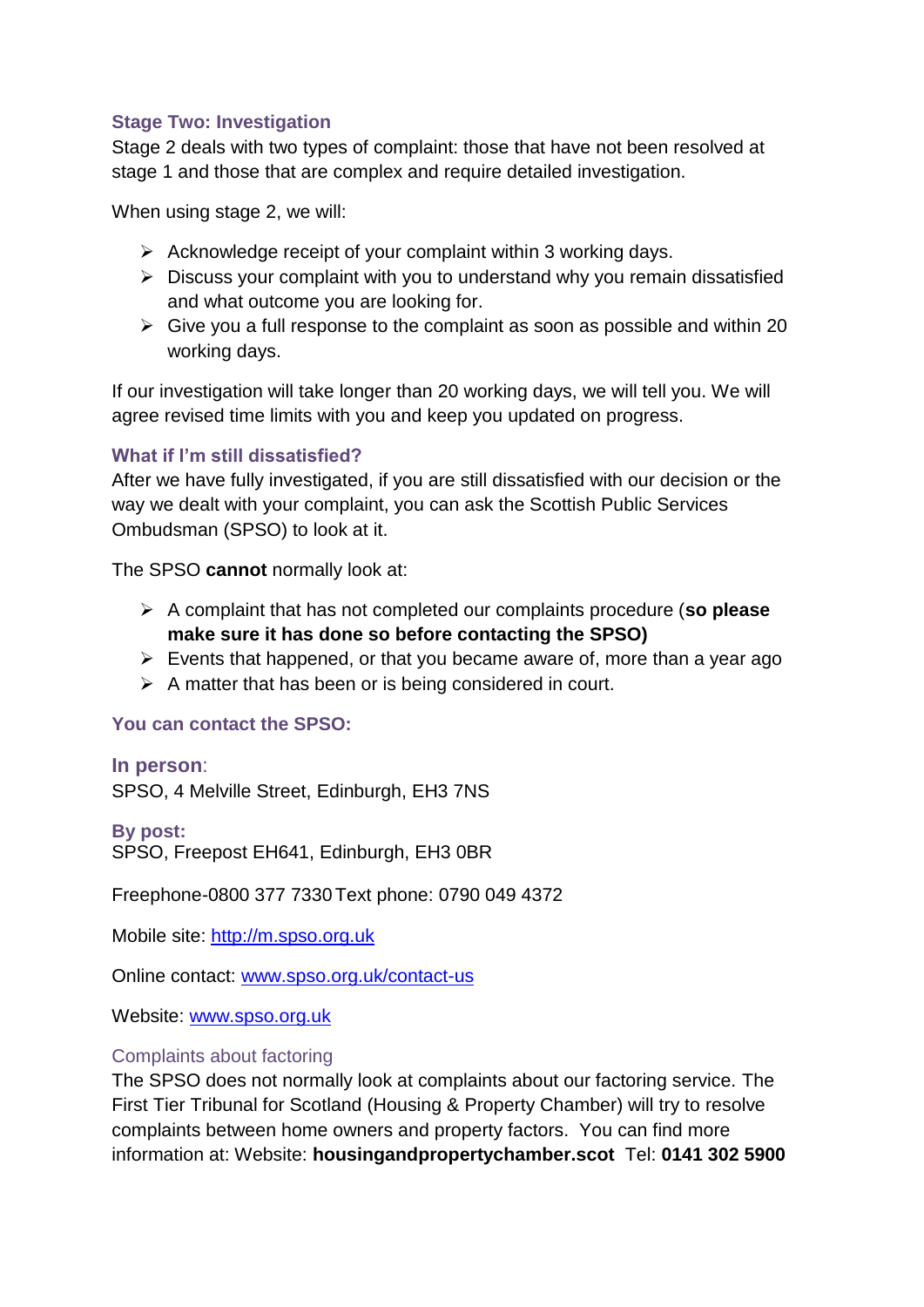#### Care complaints

If your complaint relates to a care service we provide, you can choose whether to complain to us or the Care Inspectorate. You can find out more about their complaints procedure, or make a complaint, by contacting the Care Inspectorate at:

Email: concerns@careinspectorate.gov.scot

The Care Inspectorate complaints procedure, contact details and offices around Scotland, and information about how to complain are all on their website at **careinspectorate.com**

Or you can contact them by:

Telephone- 0345 600 9527

Email: [enquiries@careinspectorate.gov.scot](mailto:enquiries@careinspectorate.gov.scot)

**Reporting a Significant Performance Failure to the Scottish Housing Regulator** The Scottish Housing Regulator (SHR) can consider issues raised with them about 'significant performance failures'. A significant performance failure is defined by the SHR as something that a landlord does or fails to do that puts the interests of its tenants at risk, and which the landlord has not resolved. This is something that is a systematic problem that does, or could, affect all of a landlord's tenants. If you are affected by a problem like this, you should first report it to us. If you have told us about it but we have no resolved it, you can report it directly to the SHR.

A complaint between an individual tenant and a landlord is not a significant performance failure. Significant performance failure are not, therefore dealt with through this complaints handling procedure. You can ask us for more information about significant performance failures. The SHR also has more information on their website:

#### [scottishhousingregulator.gov.uk](http://www.scottishhousingregulator.gov.uk/)

or you can phone them on: 0141 242 5642

#### **Getting help to make your complaint**

We understand that you may be unable, or reluctant, to make a complaint yourself. We accept complaints from the representative of a person who is dissatisfied with our service. We can take complaints from a friend, relative or an advocate, if you have given them consent to complain for you.

You can find out about advocates in your area by contacting the Scottish Independent Advocacy Alliance or Citizens Advice Bureau.

#### **Scottish Independent Advocacy Alliance**

Tel: **0131 510 9410** E-mail: enquiry@siaa.org.uk Website: **[www.siaa.org.uk](http://www.siaa.org.uk/)**